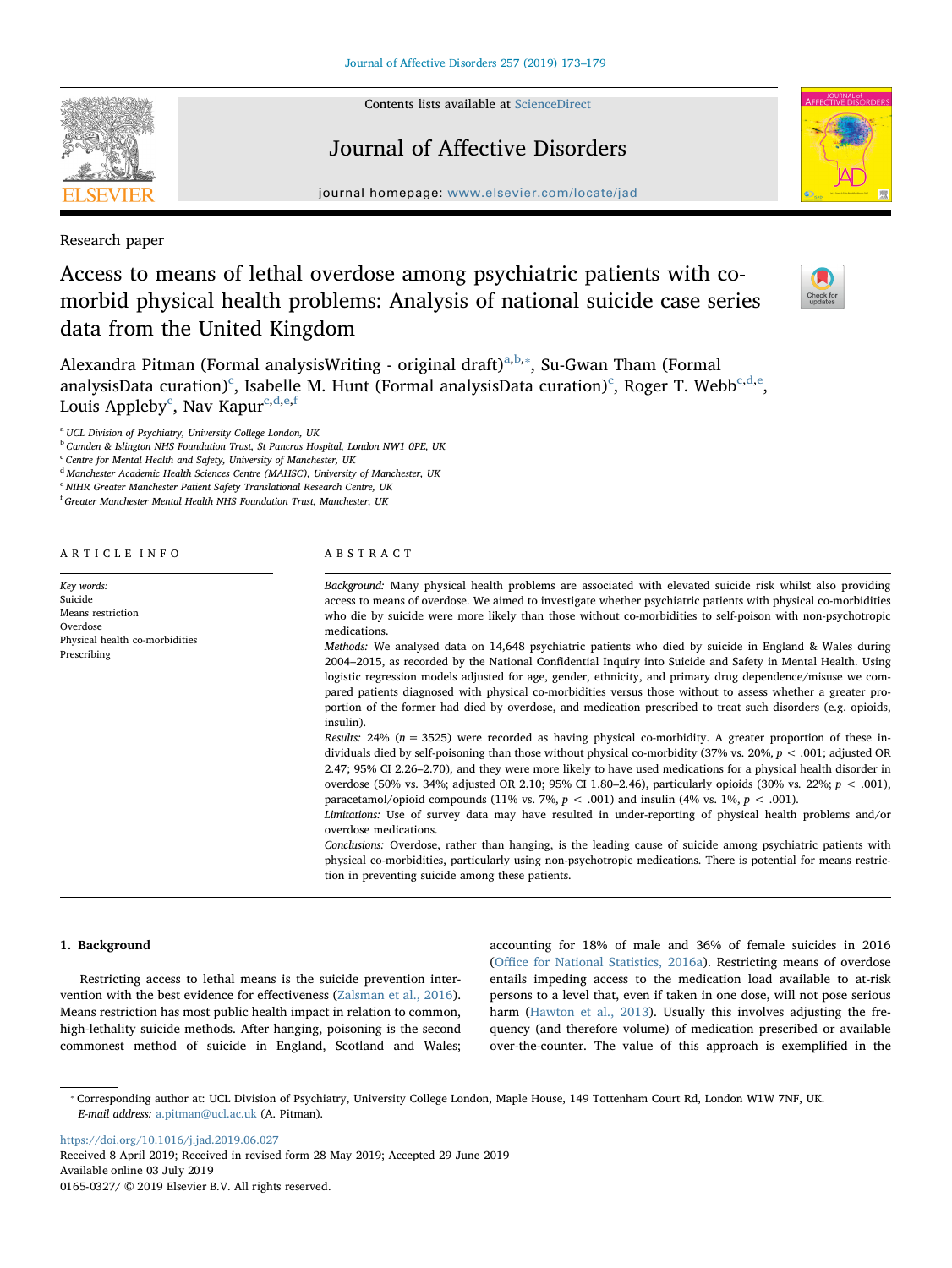significant reduction in fatal paracetamol overdoses associated with UK legislation restricting pack size of over-the-counter analgesics ([Barber and Miller, 2014](#page-6-3)). Where methods are not easily substituted by others, means restriction does not necessarily prompt means substitution [\(Sarchiapone et al., 2011\)](#page-6-4). Indeed, the UK withdrawal of coproxamol was associated with a significant reduction in deaths involving co-proxamol poisoning but no corresponding increase in deaths involving analgesics [\(Hawton et al., 2009](#page-6-5)). Physical disorders such as cancer [\(Henson et al., 2019; Ahmedani et al., 2017](#page-6-6)), osteoporotic fracture [\(Chang et al., 2018; Webb et al., 2012](#page-6-7)), back pain ([Ahmedani et al., 2017\)](#page-6-8), diabetes [\(Ahmedani et al., 2017; Webb et al.,](#page-6-8) [2014\)](#page-6-8), and heart disease [\(Ahmedani et al., 2017; Wu et al., 2018\)](#page-6-8) are associated with an increased risk of suicide, and may provide affected individuals access to potentially lethal doses of prescribed medication [Gorton et al., 2016\)](#page-6-9). In a Swedish sample, 9% of patients diagnosed with diabetes who died from fatal poisoning had taken overdoses of diabetic drugs [\(Webb et al., 2014\)](#page-6-10). For people with pain conditions, particularly chronic pain ([Petrosky et al., 2018\)](#page-6-11), opioids are a key target for means restriction, especially as the association of non-cancer pain and suicide risk is independent of psychiatric illness [\(Ilgen et al.,](#page-6-12) [2013\)](#page-6-12). In 2016 opioids accounted for 54% of all fatal drug poisonings (suicides and accidental overdoses) in England & Wales ([ONS, 2016b](#page-6-13)). The most common opioid responsible was heroin and/or morphine ([ONS, 2016b](#page-6-13)), although available data do not indicate what proportion involved 'street' opioids or those prescribed for chronic pain. With approximately 6000 people dying by suicide in the UK annually ([ONS, 2016c\)](#page-6-14), there is great interest among both clinicians and policymakers in the potential to restrict the volume of potentially lethal medication available to patients with physical illnesses. However, an improved understanding is needed regarding the role of access to these medications in pathways to suicide.

Our research question was whether a greater proportion of psychiatric patients also diagnosed with physical illnesses who die by suicide poison themselves compared to individuals without physical comorbidities, and whether they are more likely to self-poison using medication prescribed to treat their physical health problems. We thereby aimed to explore the potential for means restriction interventions in a sub-group of psychiatric patients with co-morbid physical illnesses. Using national suicide case series data on psychiatric patients who died by suicide in England & Wales during 2004–2015, we aimed to describe the sociodemographic and clinical characteristics of psychiatric patients with a diagnosis of a co-morbid physical illness. We tested the hypotheses that:

- a greater proportion of deceased patients diagnosed with co-morbid physical illness fatally poisoned themselves than such patients without co-morbidity
- a greater proportion of deceased patients diagnosed with physical illness who fatally poisoned themselves overdosed on medication used for physical health problems versus such patients who died by intentional self-poisoning without co-morbidity
- among deceased patients with co-morbid physical illness who fatally poisoned themselves with medications prescribed to treat these conditions, a higher proportion had been prescribed the medication taken in overdose versus those without physical health disorders
- among deceased patients diagnosed with cancer, diabetes, and pain conditions the proportion who fatally self-poisoned using physical health medications was greater than among such patients diagnosed with other physical illnesses. These conditions have been linked with elevated suicide risk ([Henson et al., 2019; Ahmedani et al.,](#page-6-6) [2017; Webb et al., 2012\)](#page-6-6), whilst also providing access to medications that are highly toxic in overdose [\(Gorton et al., 2016](#page-6-9)).

## 2. Methods

## 2.1. Study dataset

Questionnaire data were collected as part of the National Confidential Inquiry into Suicide and Safety in Mental Health ([Appleby et al., 1999\)](#page-6-15). This database provides a national case series of patients under the care of mental health services who have died by suicide across the UK (i.e. England, Scotland, Wales and Northern Ireland). A detailed description of the National Confidential Inquiry's methodology is available elsewhere [\(Windfuhr et al., 2008](#page-6-16)). In brief, firstly, data on all deaths in England & Wales receiving a verdict of suicide or unnatural death of undetermined intent ('open' verdict) at coroner's inquest were received from the Office for National Statistics (ONS). Suicide research conducted in the UK conventionally includes open verdicts to avoid underestimating the number of suicide deaths ([Linsley et al., 2001](#page-6-17)). Second, administrative contacts at NHS Trusts or Health Boards in the deceased person's district of residence identified whether contact had been made with secondary mental health services in the 12 months prior to death. Third, for those individuals with psychiatric contact, detailed data were collected via a questionnaire sent to the clinicians who had been responsible for that psychiatric patient's care. The questionnaire captured information on suicide method, demographic details, clinical characteristics, including any major physical illness at the time of death, aspects of care and treatment received.

### 2.2. Ethical approvals

The National Confidential Inquiry has research ethics approval from North West - GM South REC (reference: ERP/96/136) and Section 251 Approval under the NHS Act 2006 (reference: PIAG 4-08(d)/2003), allowing collection of patient identifiable data for medical research.

# 2.3. Measures

We defined physical health conditions on the basis of responses to the questionnaire item: "Did the patient have a major physical illness at the time of death? (include conditions even if well controlled by treatment)". Free text responses to a further specifier permitted categorisation of conditions into those corresponding to International Classification of Diseases [\(ICD-10, 1992](#page-6-18)) categories (diseases of the musculoskeletal system, circulatory system, nervous system, digestive system, and endocrine disease). We used clinician-derived search terms to identify conditions with heterogeneous descriptors. For our sub-analyses we defined a specific diabetes category and overlapping categories for pain conditions and cancer.

We categorised the substances used in self-poisoning on the basis of fixed-choice responses to the questionnaire item: "If self-poisoning, specify substance (if more than one substance, select most likely cause of death)", to develop a categorical measure of whether or not these drugs are prescribed to treat physical illnesses. This was coded by a psychiatrist (AP), including free text responses to the "Other drug (please specify)" category. Categories within the physical illness treatment group were: opioids (morphine, codeine and methadone), paracetamol/ opioid compounds, other analgesics, insulin, cardiac medications, and other specified drugs for physical conditions [\(Box 1\)](#page-2-0).

We categorised the source of substances used in self-poisoning cases using fixed-choice responses to the relevant questionnaire item (prescribed for the patient; prescribed for someone else; not prescribed). For data collected from 2012, where opioids were reported in self-poisoning cases, further detail was available on whether these were prescribed for the patient for treatment of pain or for the treatment of drug misuse, prescribed for someone else, obtained illicitly, or obtained over-thecounter. We analysed drugs used for physical health conditions in cases of self-poisoning, irrespective of whether they had been prescribed for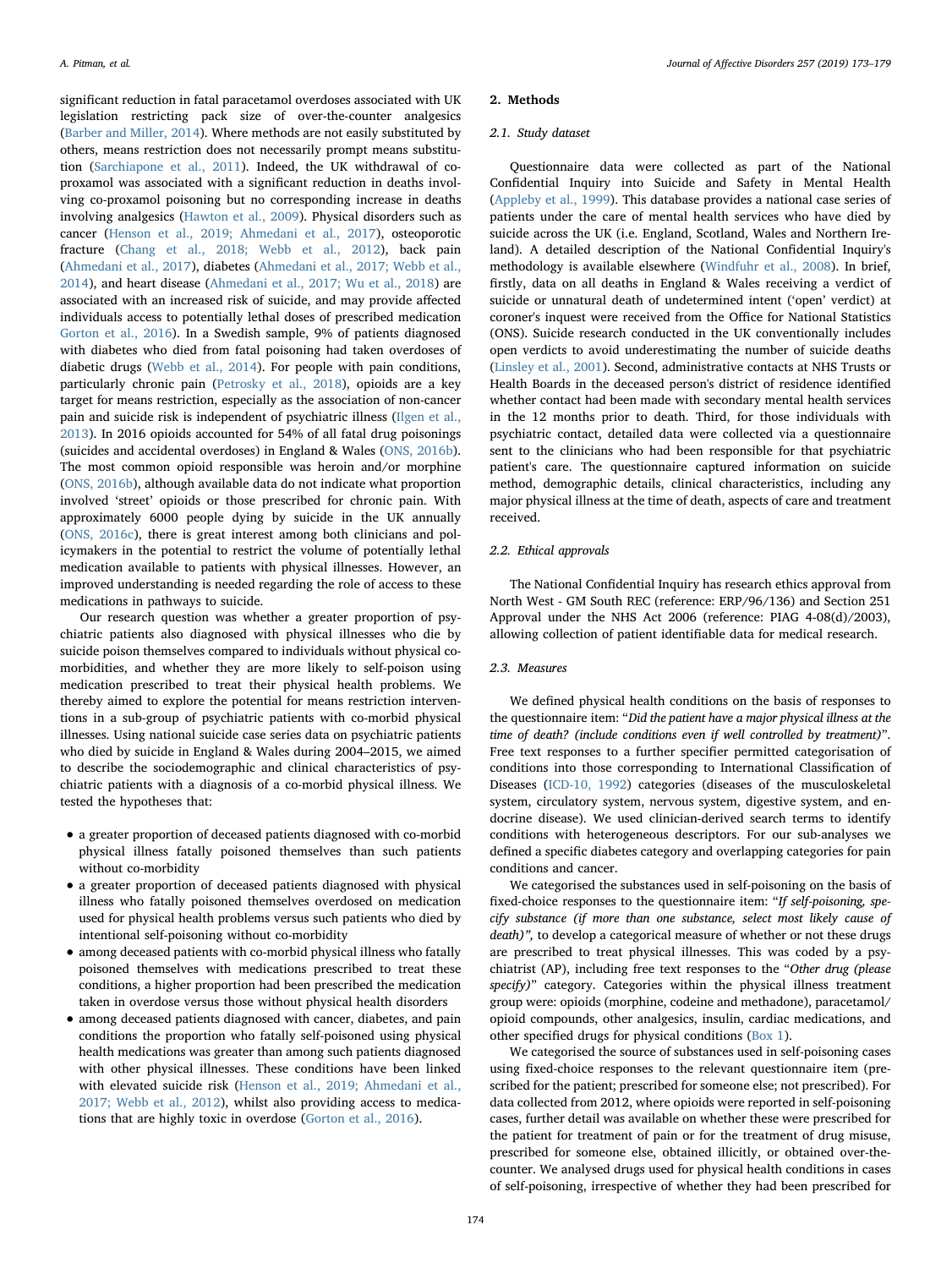#### <span id="page-2-0"></span>Box 1

Categories of medications that we regarded as those that could be prescribed to treat a physical health disorder

| a cat a physical nealen alsorael                                                    | $\frac{1}{2}$             |                                                                 |      |                                                              |      |       |
|-------------------------------------------------------------------------------------|---------------------------|-----------------------------------------------------------------|------|--------------------------------------------------------------|------|-------|
| opioids<br>• morphine<br>• codeine<br>• methadone                                   | Feature                   | Patients with co-<br>morbid physical<br>illness<br>$(N = 3525)$ |      | Patients without co-m<br>physical illness<br>$(N = 11, 123)$ |      |       |
| paracetamol/opioid compounds                                                        |                           | N                                                               | $\%$ | N                                                            | $\%$ | p     |
| insulin                                                                             |                           |                                                                 |      |                                                              |      |       |
| cardiac medications                                                                 | Sociodemographic:         |                                                                 |      |                                                              |      |       |
| other analgesics                                                                    | Male gender               | 2262                                                            | 64.2 | 7437                                                         | 66.9 | $=$   |
| other specified drugs for physical conditions                                       | Black & minority ethnic   | 201                                                             | 5.8  | 903                                                          | 8.3  | <     |
| • aminophylline or theophylline - asthma or COPD                                    | group                     |                                                                 |      |                                                              |      |       |
| $\cdot$ colchicine – gout                                                           | Unmarried                 | 2293                                                            | 66.9 | 7882                                                         | 72.3 | $\,<$ |
| · gliclazide - diabetes                                                             | Living alone              | 1697                                                            | 49.5 | 5007                                                         | 46.3 | $=$   |
| $\cdot$ metformin – diabetes <sup>a</sup>                                           | Unemployed                | 1237                                                            | 36.4 | 4981                                                         | 46.3 | $\,<$ |
| • other oral hypoglycaemic agents (sulfonylureas, acarbose, pioglitazone, gliptins) | Homeless                  | 57                                                              | 1.7  | 290                                                          | 2.7  | $=$   |
| - diabetes                                                                          | Behavioural:              |                                                                 |      |                                                              |      |       |
| · pregabalin -chronic pain, epilepsy, fibromyalgia <sup>a</sup>                     | History of self-harm      | 2319                                                            | 67.5 | 7447                                                         | 68.2 | $=$   |
| · primidone, gabapentin – for epilepsy                                              | History of violence       | 649                                                             | 19.1 | 2415                                                         | 22.4 | $\,<$ |
| $\cdot$ topiramate – epilepsy                                                       | History of alcohol misuse | 1444                                                            | 42.0 | 5002                                                         | 46.0 | $\,<$ |
| • taxine alkaloids - cancer chemotherapy                                            | History of drug misuse    | 918                                                             | 26.8 | 3799                                                         | 35.1 | $\,<$ |
|                                                                                     | Clinical:                 |                                                                 |      |                                                              |      |       |
| denotes excluded in sensitivity analysis due to dual indication for treatment       | Primary diagnosis:        |                                                                 |      |                                                              |      |       |

<span id="page-2-2"></span>of psychiatric disorder or the side effects of psychotropic medications.

the patient or for someone else, or obtained illicitly.

## 2.4. Statistical analysis

Chi-square tests (with a 2-sided p-value threshold of  $< 0.05$ ) were used to compare proportional distributions of sociodemographic and clinical characteristics between psychiatric patients with versus without diagnosed physical illness. We fitted logistic regression models to estimate the strength of these associations, with and without adjustment for age, gender, ethnicity, and presence of a primary drug dependence/ misuse disorder (which may itself be associated with chronic pain conditions). Odds ratios (ORs) and their 95% confidence intervals (CIs) were presented. Pairwise deletion was applied to address missing data; ie. if an item of information was unknown, the case was removed from the analyses of that variable. All analyses were conducted using Stata version 15.0 [\(StataCorp, 2017\)](#page-6-19).

## 2.5. Sensitivity analyses

We conducted sensitivity analyses to assess robustness of findings when using a more stringent definition of medications that may have been prescribed to treat physical health conditions. This excluded drugs that can be used to treat psychiatric conditions (e.g. gabapentin and pregabalin for anxiety) or to address the side effects of psychotropics (e.g. metformin for antipsychotic-induced weight gain). We also repeated our analysis for data from 2012–2015 excluding opioids not prescribed for pain, medications prescribed for someone else, and nonprescribed medications (including over-the-counter paracetamol/ opioid compounds). In a post hoc sensitivity analysis we tested whether our findings were accounted for by the older age of those with comorbid physical illness, and their greater prevalence of affective disorder.

## 3. Results

## 3.1. Descriptive statistics and prevalence of physical illnesses

Between 1st January 2004 and 31st December 2015 inclusive, the National Confidential Inquiry was notified of 57,863 suicides in England & Wales (43,539 cases with a suicide verdict; 14,324 with an open verdict). Of these, 15,934 (28%) people had been in contact with secondary mental health services in the 12 months before they died. Questionnaires were returned on 15,662 patients, a response rate of

#### <span id="page-2-1"></span>Table 1

Sociodemographic, behavioural and clinical characteristics of patients who died by suicide with co-morbid physical illness (England & Wales, 2004–2015).

| Feature                                       | Patients with co-<br>morbid physical<br>illness<br>$(N = 3525)$ |               | Patients without co-morbid<br>physical illness<br>$(N = 11, 123)$ |               |                  |
|-----------------------------------------------|-----------------------------------------------------------------|---------------|-------------------------------------------------------------------|---------------|------------------|
|                                               | N                                                               | $\frac{0}{0}$ | N                                                                 | $\frac{0}{0}$ | $\boldsymbol{p}$ |
| Sociodemographic:                             |                                                                 |               |                                                                   |               |                  |
| Male gender                                   | 2262                                                            | 64.2          | 7437                                                              | 66.9          | $= 0.003$        |
| Black & minority ethnic<br>group              | 201                                                             | 5.8           | 903                                                               | 8.3           | < 0.001          |
| Unmarried                                     | 2293                                                            | 66.9          | 7882                                                              | 72.3          | < 0.001          |
| Living alone                                  | 1697                                                            | 49.5          | 5007                                                              | 46.3          | $= 0.001$        |
| Unemployed                                    | 1237                                                            | 36.4          | 4981                                                              | 46.3          | < 0.001          |
| Homeless                                      | 57                                                              | 1.7           | 290                                                               | 2.7           | $= 0.001$        |
| Behavioural:                                  |                                                                 |               |                                                                   |               |                  |
| History of self-harm                          | 2319                                                            | 67.5          | 7447                                                              | 68.2          | $= 0.420$        |
| History of violence                           | 649                                                             | 19.1          | 2415                                                              | 22.4          | < 0.001          |
| History of alcohol misuse                     | 1444                                                            | 42.0          | 5002                                                              | 46.0          | < 0.001          |
| History of drug misuse                        | 918                                                             | 26.8          | 3799                                                              | 35.1          | < 0.001          |
| Clinical:                                     |                                                                 |               |                                                                   |               |                  |
| Primary diagnosis:                            |                                                                 |               |                                                                   |               |                  |
| Schizophrenia & other<br>delusional disorders | 391                                                             | 11.2          | 2137                                                              | 19.4          | < 0.001          |
| Affective disorder                            | 1719                                                            | 49.4          | 4827                                                              | 43.9          | < 0.001          |
| Alcohol dependence/<br>misuse                 | 281                                                             | 8.1           | 809                                                               | 7.4           | $= 0.156$        |
| Drug dependence/misuse                        | 140                                                             | 4.0           | 474                                                               | 4.3           | $= 0.472$        |
| Personality disorder                          | 291                                                             | 8.4           | 1050                                                              | 9.5           | $= 0.037$        |
| Any secondary diagnosis                       | 1819                                                            | 52.3          | 5614                                                              | 51.0          | $= 0.186$        |
| In-patient                                    | 259                                                             | 7.4           | 1047                                                              | 9.4           | < 0.001          |
| Post-discharge patient                        | 520                                                             | 16.0          | 1937                                                              | 19.3          | < 0.001          |
| Under crisis resolution/                      | 449                                                             | 13.5          | 1654                                                              | 15.9          | $= 0.001$        |
| home treatment                                |                                                                 |               |                                                                   |               |                  |
| Missed last contact                           | 700                                                             | 21.7          | 2499                                                              | 25.2          | < 0.001          |
| Non-adherent to<br>medication                 | 349                                                             | 11.0          | 1413                                                              | 13.7          | < 0.001          |
| Duration of history $(< 12$<br>months)        | 676                                                             | 20.5          | 2314                                                              | 21.9          | $= 0.083$        |
| Last contact $\leq 1$ week<br>before death    | 1648                                                            | 47.2          | 5663                                                              | 51.3          | < 0.001          |
| Symptoms of mental<br>illness at last contact | 2284                                                            | 68.1          | 6704                                                              | 63.1          | < 0.001          |

98%. We excluded 6% (1014 cases) with missing data for presence/ absence of physical co-morbidities, leaving a final dataset for analysis of 14,648 patients. Of these, 3525 (24%) had a recorded diagnosis of one or more co-morbid physical illness, most commonly diseases of the musculoskeletal (884, 25%); circulatory (822, 23%); endocrine (646, 18%); nervous (608, 17%); and digestive systems (580, 16%). Overall, 66% had a condition from a single major category of physical illness, 25% from two major categories, and 9% from three or more. Overlying these diagnostic categories, 16% (546 patients) had a pain condition and 9% had a cancer diagnosis.

## 3.2. Patient characteristics of those with a co-morbid physical illness

The median age of psychiatric patients who died by suicide and had a co-morbid physical illness was 53 years (interquartile range (IQR) 43–64); significantly older than those without a physical health condition (median age 44, IQR 33-54;  $p < .001$ ). Patients with a physical illness were more likely to be female, white, widowed, and to live alone than other patients ([Table 1](#page-2-1)). They were less likely to be unemployed, unmarried or homeless. Whilst the proportions with a history of selfharm did not differ (around 68% in both groups), those with a physical health condition less often had a history of violence (19% v. 22%;  $p < .001$ ) or of alcohol (42% v. 46%;  $p < .001$ ) or drug misuse (27% v. 35%;  $p < .001$ ). Patients with a physical illness were more likely than those without to have a primary psychiatric diagnosis of affective disorder, and less likely to have schizophrenia (including other delusional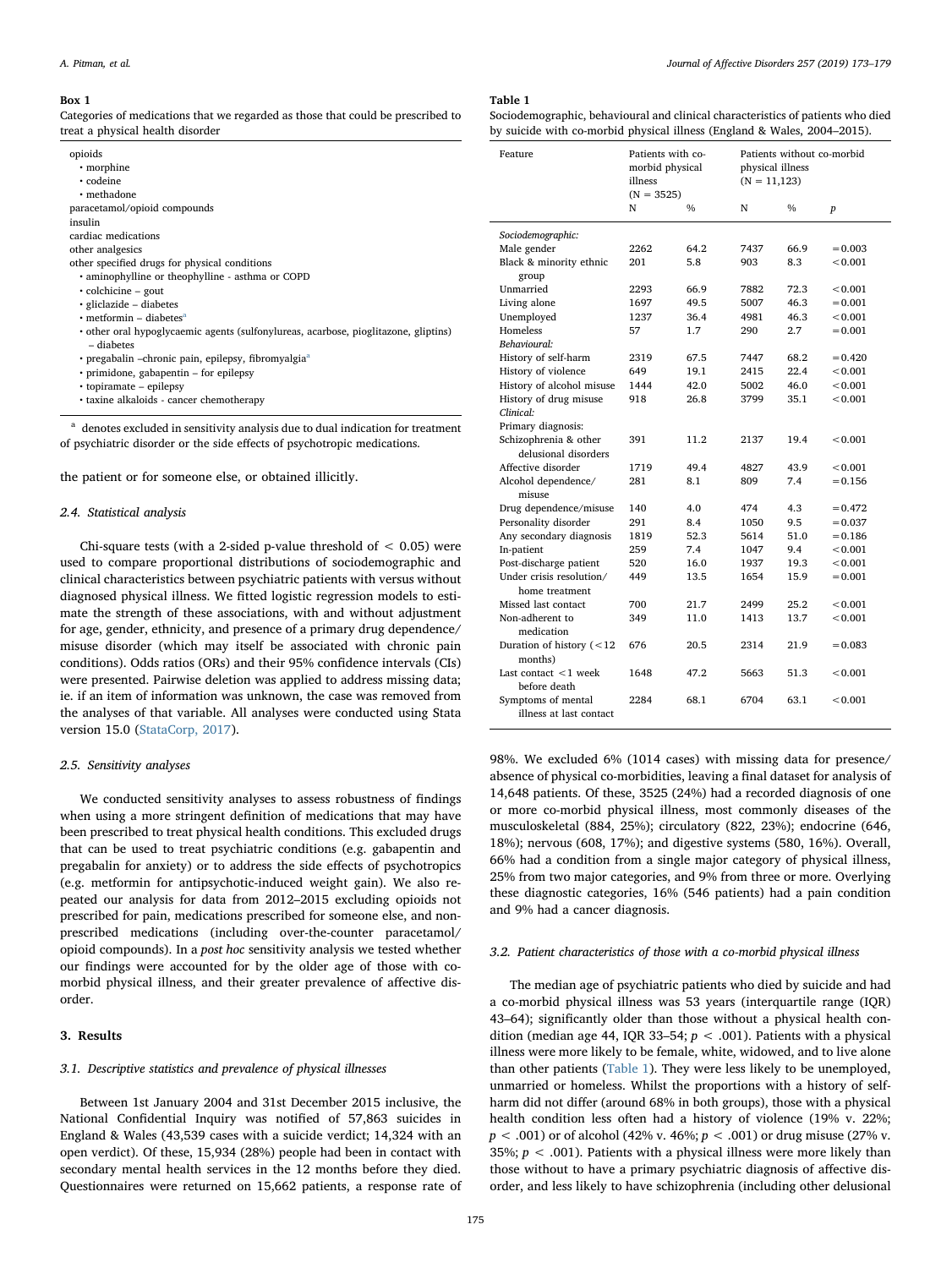#### <span id="page-3-0"></span>Table 2

| Method of suicide and types of substances used in fatal overdose. |  |  |  |  |
|-------------------------------------------------------------------|--|--|--|--|
|-------------------------------------------------------------------|--|--|--|--|

|                                                                                        | Patients with co-<br>morbid physical<br>illness<br>$(N = 3525)$ |               | Patients without co-morbid<br>physical illness<br>$(N = 11,123)$ |               |                  |  |  |
|----------------------------------------------------------------------------------------|-----------------------------------------------------------------|---------------|------------------------------------------------------------------|---------------|------------------|--|--|
|                                                                                        | N                                                               | $\frac{0}{0}$ | N                                                                | $\frac{0}{0}$ | $\boldsymbol{p}$ |  |  |
| Method of suicide:                                                                     |                                                                 |               |                                                                  |               |                  |  |  |
| Self-poisoning                                                                         | 1306                                                            | 37.2          | 2234                                                             | 20.2          | < 0.001          |  |  |
| Hanging/strangulation                                                                  | 1153                                                            | 32.8          | 5197                                                             | 46.8          | < 0.001          |  |  |
| Jumping/multiple injuries                                                              | 430                                                             | 12.2          | 1817                                                             | 16.4          | < 0.001          |  |  |
| Drowning                                                                               | 199                                                             | 5.7           | 577                                                              | 5.2           | $= 0.29$         |  |  |
| Suffocation                                                                            | 105                                                             | 3.0           | 264                                                              | 2.4           | $= 0.045$        |  |  |
| Gas inhalation                                                                         | 49                                                              | 1.4           | 294                                                              | 2.7           | < 0.001          |  |  |
| Other                                                                                  | 272                                                             | 7.7           | 715                                                              | 6.4           | $= 0.01$         |  |  |
| Substances used in overdose:                                                           |                                                                 |               |                                                                  |               |                  |  |  |
| Opioids <sup>a</sup>                                                                   | 360                                                             | 30.2          | 438                                                              | 21.5          | < 0.001          |  |  |
| Paracetamol/opioid                                                                     | 130                                                             | 10.9          | 142                                                              | 7.0           | < 0.001          |  |  |
| compounds                                                                              |                                                                 |               |                                                                  |               |                  |  |  |
| Paracetamol                                                                            | 75                                                              | 6.3           | 125                                                              | 6.1           | $= 0.846$        |  |  |
| Other analgesics                                                                       | 19                                                              | 1.6           | 18                                                               | 0.9           | $= 0.066$        |  |  |
| SSRI/SNRIs                                                                             | 82                                                              | 6.9           | 215                                                              | 10.5          | < 0.001          |  |  |
| Tricyclics                                                                             | 115                                                             | 9.7           | 236                                                              | 11.6          | $= 0.092$        |  |  |
| Antipsychotics                                                                         | 91                                                              | 7.6           | 269                                                              | 13.2          | < 0.001          |  |  |
| Benzodiazepines/                                                                       | 41                                                              | 3.4           | 89                                                               | 4.4           | $= 0.199$        |  |  |
| hypnotics                                                                              |                                                                 |               |                                                                  |               |                  |  |  |
| Insulin                                                                                | 42                                                              | 3.5           | 24                                                               | 1.2           | < 0.001          |  |  |
| Cardiac medication                                                                     | 25                                                              | 2.1           | 51                                                               | 2.5           | $= 0.469$        |  |  |
| Specified medication for                                                               | 12                                                              | 1.0           | 8                                                                | 0.4           | $= 0.031$        |  |  |
| other physical<br>disorders                                                            |                                                                 |               |                                                                  |               |                  |  |  |
| Any medication for                                                                     |                                                                 |               |                                                                  |               |                  |  |  |
| physical                                                                               |                                                                 |               |                                                                  |               |                  |  |  |
| disorders <sup>b</sup>                                                                 | 586                                                             | 49.5          | 680                                                              | 33.9          | < 0.001          |  |  |
| Substance used to self-poison obtained from:                                           |                                                                 |               |                                                                  |               |                  |  |  |
| Prescribed for the patient                                                             | 523                                                             | 71.9          | 688                                                              | 54.2          | < 0.001          |  |  |
| Prescribed for someone                                                                 | 20                                                              | 2.8           | 75                                                               | 5.9           | $= 0.001$        |  |  |
| else                                                                                   |                                                                 |               |                                                                  |               |                  |  |  |
| Not prescribed                                                                         | 184                                                             | 25.3          | 507                                                              | 39.9          | < 0.001          |  |  |
| Substance used to self-poison (for patients who died using any medication for physical |                                                                 |               |                                                                  |               |                  |  |  |
| illness) obtained from:                                                                |                                                                 |               |                                                                  |               |                  |  |  |
| Prescribed for the patient                                                             | 246                                                             | 74.3          | 102                                                              | 27.2          | < 0.001          |  |  |
| Prescribed for someone<br>else                                                         | 15                                                              | 4.5           | 49                                                               | 13.1          | < 0.001          |  |  |
| Not prescribed                                                                         | 70                                                              | 21.2          | 224                                                              | 59.7          | < 0.001          |  |  |

<span id="page-3-1"></span>includes morphine, codeine and methadone.

<span id="page-3-2"></span><sup>b</sup> includes opioids, paracetamol/opioid compounds, other analgesics, insulin, cardiac medications, other specified medications for physical illness.

disorders) or personality disorder [\(Table 1\)](#page-2-1). They were less likely to have been a psychiatric in-patient at the time of death, to have recently (<3 months) been discharged from psychiatric in-patient care, or to have been under the care of a crisis resolution/home treatment team. They had more often attended their last contact with mental health services and were more likely to have been adherent with medication treatment compared with patients with mental illness alone. Nearly half (47%) had been in contact with services in the week before death, which was significantly fewer than for patients without a physical condition (51%;  $p < .001$ ), with 68% exhibiting psychiatric symptoms at this appointment, proportionally more than other patients (63%;  $p < .001$ ). However, these differences were unlikely to be clinically significant.

## 3.3. Method of suicide and substances used in self-poisoning

A significantly greater proportion of psychiatric patients who had been diagnosed with a physical illness died by self-poisoning compared to those without physical co-morbidity (37% v. 20%,  $p < .001$ ; AOR 2.47, 95% CI 2.26–2.70; [Tables 2](#page-3-0) & [3](#page-4-0)). The proportions who died by hanging/strangulation (33% v. 47%;  $p < .001$ ), jumping/multiple injuries (12% v. 16%;  $p < .001$ ), and gas inhalation (1% v. 3%;  $p < .001$ ) ([Table 2](#page-3-0)) were significantly lower in the physical co-morbidity group,

although some of these differences were unlikely to be clinically significant.

It was possible to classify the specific drugs used in cases of selfpoisoning in 3283 (86%) of cases; in 445 patients (12%) the data were missing and in 77 (2%) the substances were described as "multiple toxicity". More patients with a physical illness were described as using multiple drugs in the overdose compared to those without a physical illness (37, 3% v. 37, 2%;  $p = .02$ ), although this difference was unlikely to be clinically significant. Opioids were the most common type of drug used in all cases of self-poisoning, but particularly for those with a physical illness, nearly a third (30%) of whom died by opioid overdose compared with those with mental illness alone (22%;  $p < .001$ ) ([Table 2\)](#page-3-0). Patients with physical illness were also more likely to use paracetamol/opioid compounds (11% v. 7%;  $p < .001$ ) and insulin (4%) v. 1%;  $p < .001$ ) and less likely to use SSRIs/SNRIs (7% v. 11%;  $p < .001$ ) or antipsychotics (8% v. 13%;  $p < .001$ ) in self-poisoning.

Overall, half (586, 50%) of psychiatric patients with a co-morbid physical illness who died by self-poisoning had used medications for a physical health disorder (i.e. opioids, paracetamol/opioid compounds, other analgesics, insulin, cardiac medications, and other specified drugs for physical conditions). This compared to a third (680, 34%) of those without a physical illness ( $p < .001$ ) (AOR 2.10, 95% CI 1.80-2.46; [Table 3\)](#page-4-0). The majority (436; 64%) of this latter group had used opioids in overdose.

#### 3.4. Sub-group analyses

#### 3.4.1. Method of obtaining medication

Details of how the substances were obtained were available for 2097 (55%) of the 3805 patients who died by self-poisoning, before excluding cases without data on physical illness. For the 1306 with a physical illness who died by overdose with any medication, data were available on how they obtained the drugs in 727 (56%), of whom 523 (72%) were prescribed those drugs, 20 (3%) used drugs prescribed for someone else, and 184 (25%) used unprescribed drugs.

Focussing specifically on non-psychotropics, of the 586 patients with a comorbid physical illness who overdosed using a medication for a physical disorder, 246 (74% when excluding unknowns) had been prescribed this medication ([Table 2\)](#page-3-0). This compared to 102 (27%) of those without a documented physical illness who overdosed using prescribed non-psychoptropics (p < .001) (AOR 7.14, 95% CI 4.98–10.24; [Table 3\)](#page-4-0). The main substances used in the 102 cases without documented physical illness were opioids (52%), paracetamol/ opioid compounds (24%), other substances, e.g. propranolol (15%), and other analgesics (6%). A minority (14%) of this group had a diagnosis of drug dependence/misuse, and 44% had a history of drug misuse; these patients may have been prescribed opioids for drug misuse. Others may have been prescribed medication for a health condition not viewed by the clinician completing the questionnaire as a major physical illness.

A quarter of patients with comorbid physical illness who overdosed using a physical health medication had not been prescribed it. A clinically significant minority had overdosed on prescription-only medications not prescribed for them. Insulin had been prescribed to 32 (86%) of the 37 patients with diabetes who self-poisoned using insulin. Of the 12 patients diagnosed with cardiovascular conditions who selfpoisoned using cardiac medications, these were prescribed for 8 (67%). However, it was more common for patients without a documented co-morbid physical health problem to have used medications for a physical disorder prescribed for someone else (13% v. 5%;  $p < .001$ ) or obtained elsewhere (60% v. 21%;  $p < .001$ ), presumably over-the-counter or illicitly.

## 3.5. Sub-analyses: patients with cancer, diabetes, and pain conditions

When repeating the analysis for patients diagnosed with cancer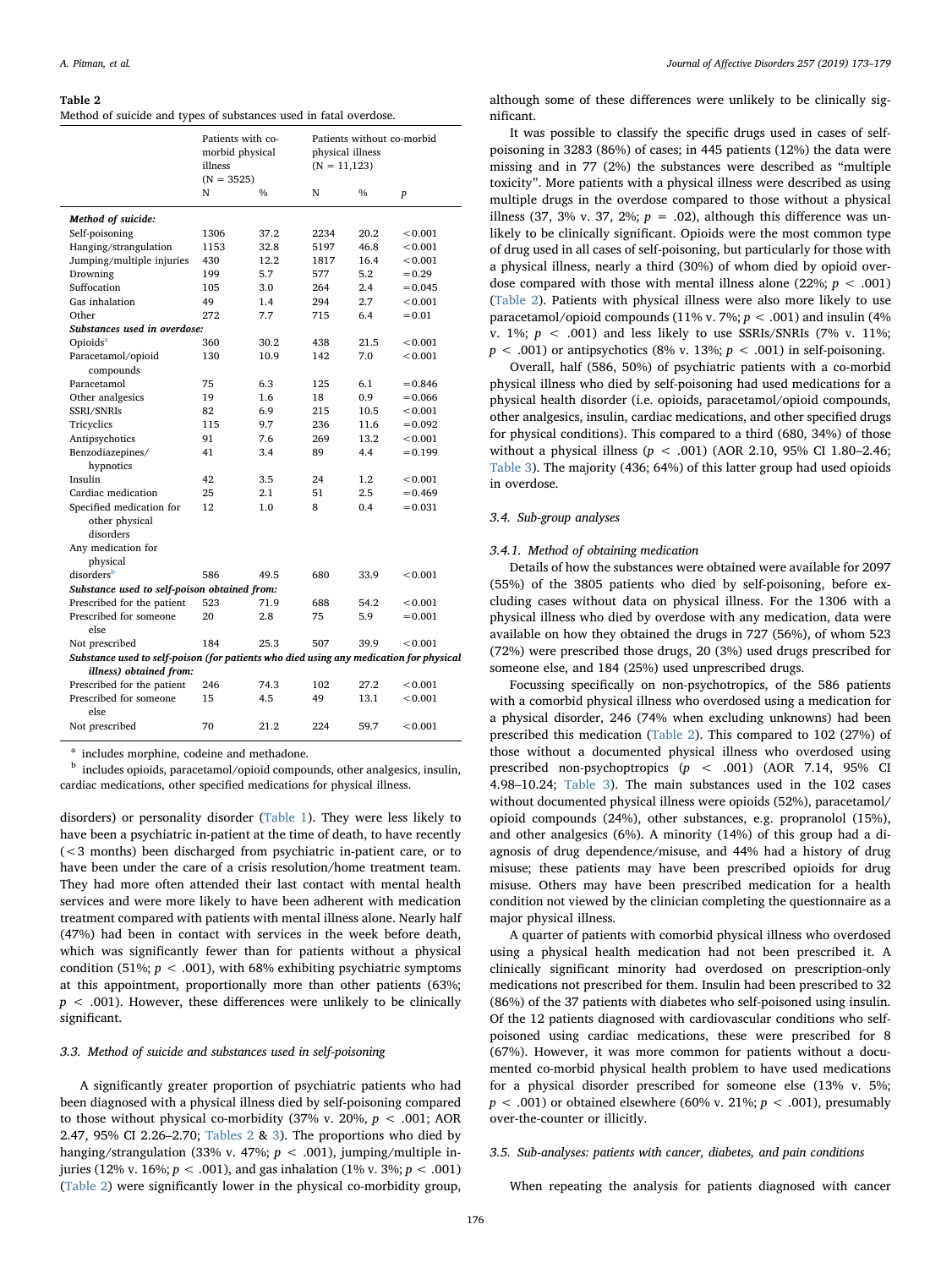#### <span id="page-4-0"></span>Table 3

Univariate associations between characteristics of patients with co-morbid physical illness and death by self-poisoning.

| Characteristic                                                                                                    | Patients with<br>physical illness<br>$N = 3525$<br>N(%) | Patients without<br>physical illness<br>$N = 11,123$<br>N(% | Crude OR | 95% CI        | $\boldsymbol{p}$ | Adjusted OR <sup>a</sup> | 95% CI        | p         |
|-------------------------------------------------------------------------------------------------------------------|---------------------------------------------------------|-------------------------------------------------------------|----------|---------------|------------------|--------------------------|---------------|-----------|
| Suicide by self-poisoning <sup>b</sup>                                                                            | 1306 (37)                                               | 2234 (20)                                                   | 2.35     | $2.16 - 2.55$ | < 0.001          | 2.46                     | $2.25 - 2.69$ | < 0.001   |
| Suicide by self-poisoning using medications used for<br>physical disorders*                                       | 586 (50)                                                | 680 (34)                                                    | 1.91     | $1.65 - 2.22$ | < 0.001          | 2.10                     | $1.80 - 2.46$ | < 0.001   |
| Suicide by self-poisoning using prescribed<br>medications for physical disorders <sup>b</sup>                     | 246 (74)                                                | 102(27)                                                     | 7.75     | 5.54-10.83    | < 0.001          | 7.14                     | 4.98-10.24    | < 0.001   |
|                                                                                                                   | <b>Patients</b><br>with specific<br>illness<br>N(%)     | <b>Patients</b><br>without<br>specific<br>illness<br>N(%)   |          |               |                  |                          |               |           |
| Suicide by self-poisoning using medications for<br>physical disorders in those with cancer <sup>c</sup>           | 38 (49%)                                                | 548 (50%)                                                   | 0.99     | $0.63 - 1.57$ | $= 0.973$        | 1.06                     | $0.66 - 1.71$ | $= 0.805$ |
| Suicide by self-poisoning using medications for<br>physical disorders in those with diabetes <sup>c</sup>         | 96 (54%)                                                | 490 (49%)                                                   | 1.23     | $0.89 - 1.69$ | $= 0.203$        | 1.27                     | $0.91 - 1.77$ | $= 0.158$ |
| Suicide by self-poisoning using medications for<br>physical disorders in those with a pain condition <sup>c</sup> | 145 (63%)                                               | 441 (46%)                                                   | 2.01     | 1.49-2.70     | < 0.001          | 2.12                     | 1.56-2.88     | < 0.001   |

<span id="page-4-1"></span><sup>a</sup> adjusted for age, gender, ethnicity and a diagnosis of drug dependence/misuse;

<span id="page-4-2"></span><sup>b</sup> compared to those without a co-morbid physical illness;

<span id="page-4-3"></span><sup>c</sup> compared to those with other physical illnesses.

compared to those with other physical illnesses, there was no association of death by self-poisoning with medication used for treating physical disorders (49% v. 50%;  $p = .973$ ) [\(Table 3\)](#page-4-0). Substances used most commonly in overdose in patients with cancer were: opiates (29%), paracetamol/opiate compounds (16%), and paracetamol (12%).

Similarly, there was no association of death by self-poisoning with substances for physical disorders for patients with diabetes (54% v. 49%;  $p = .203$ ) compared to those with other physical illnesses. Substances used most commonly in overdose among patients with diabetes were: insulin (21%), opiates (18%), and tricyclic antidepressants (11%).

However, patients with a pain condition (the largest sub-group) were significantly more likely to overdose with drugs for non-psychiatric conditions compared to other patients with a physical condition (63% v. 46%;  $p < .001$ ; AOR 2.12, 95% CI 1.56–2.88). The majority (67%) of substances used in overdose in patients with a pain condition were pain medications (opioids 46%; paracetamol/opiate compounds 12%; paracetamol 6%; any other pain meds 3%), whilst 9% used tricyclic antidepressants.

## 3.6. Sensitivity analyses

The above associations remained unchanged in sensitivity analyses using a more stringent definition of drugs that could have been prescribed for treating physical health problems (Supplementary file). A post hoc sensitivity analysis to test whether our findings partly reflected the older age of those with co-morbid physical illness and their greater prevalence of affective illness, we found no association between older age or affective disorder and self-poisoning.

## 4. Discussion

## 4.1. Main findings

We found that almost a quarter of psychiatric patients who died by suicide over the period 2004 to 2015 had a co-morbid physical health condition, and that over a third of this group died by self-poisoning. Our findings of an association between physical health problems and fatal overdose among psychiatric patients suggest that access to means is a key explanation. We found striking differences in the suicide methods used by psychiatric patients with and without physical health

problems. Hanging (followed by overdose) was the most common method used by those with no physical co-morbidities; matching the national picture for psychiatric patients [\(NCISH, 2017\)](#page-6-20), and the general population [\(ONS, 2016c\)](#page-6-14). However, self-poisoning (followed by hanging) was the leading method used by patients with physical health problems, suggesting that overdose is the most accessible approach for this patient group if contemplating suicide. Restricting access to this method is more feasible than for hanging.

The substances used in overdose by patients with a co-morbid physical health condition were more likely to be medications prescribed to treat physical health problems, and less likely to be psychotropics, even though these patients probably had access to both. Nearly half of those with a co-morbid physical health condition who died by selfpoisoning did so using a medication for such a condition. Of specific sub-groups, patients with pain conditions, for whom chronic pain is itself a risk factor for suicide [\(Racine, 2018](#page-6-21)) were most likely to overdose with drugs for physical disorders. This was likely due to a high proportion of this group using toxic pain medications in overdose. The tendency of patients with physical co-morbidities to overdose using non-psychotropics rather than psychotropics may relate to perceived lethality of non-psychotropics, potentially greater lethality of non-psychotropics, or to prescribers being more primed to consider overdose potential when issuing and monitoring potentially cardiotoxic psychotropic drugs [\(Hawton et al., 2010](#page-6-22)) than medications used for physical health problems. Whilst acknowledging the poor predictive value of suicide risk classification scales ([Steeg et al., 2018\)](#page-6-23), our findings suggest that needs-based assessments of psychiatric patients with physical health problems should focus on addressing modifiable risk factors such as reviewing the need for more toxic medications, particularly opioids ([Ilgen et al., 2016\)](#page-6-24), considering safer transdermal routes for opioid administration ([Coplan et al., 2017\)](#page-6-25), and addressing inadequatelytreated pain ([Yarborough et al., 2016\)](#page-6-26). Guidelines on safe prescribing aim not to compromise on optimal pain management, but to reduce the potential for opioid addiction, diversion and fatalities [\(Volkow et al.,](#page-6-27) [2019\)](#page-6-27).

#### 4.2. Findings in the context of other studies

No other studies have sought to investigate this research question among psychiatric patients. More widely, a systematic review of studies investigating the association between non-psychotropic medications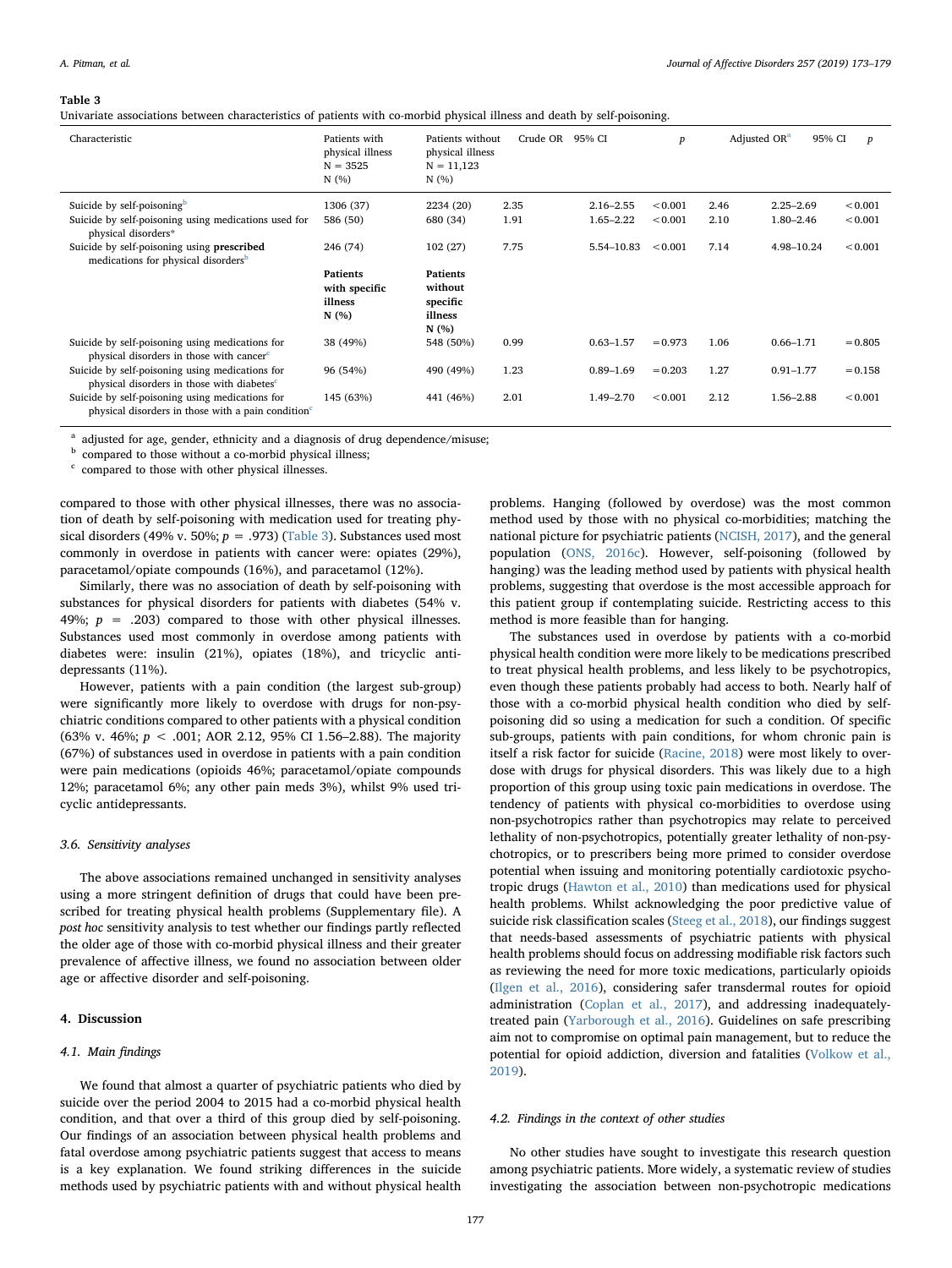and attempted suicide found cardiovascular medications not to be associated with any increased risk, but concluded that associations with other medications remained inconclusive ([Gorton et al., 2016](#page-6-9)). Separately, two studies of US veterans with non-cancer pain found an association between dose of opioids and risk of suicide ([Ilgen et al., 2016](#page-6-24)), presumably with dose a marker of pain severity, but no clear excess risk of overdose in these patients over other methods ([Ilgen et al., 2013\)](#page-6-12).

## 4.3. Strengths and limitations

We examined a national, comprehensive case series of all suicides amongst patients with recent contact with psychiatric services over a 12 year period. Consultants completing the questionnaire were unaware of the study's hypotheses, so it was unlikely that clinicians' recall bias for overdose using physical health medications might explain our findings. Our categorisation of physical illnesses was systems-based but also acknowledged the overlapping categories of cancer and pain conditions. We adjusted our models for variables identified as potential confounders a priori, such as drug dependence/misuse. Alternative explanations for associations identified are the under-identification of drug dependence/misuse, and the assumption that opioids used in overdose were obtained for a physical health problem rather than for abuse or intentional overdose. We had access to data on how medications were obtained for only 55% of the case series, but findings were similar in a sensitivity analysis confined to those who died from 2012–2015.

The study's main limitation is that its use of survey data captured only those co-morbid physical health problems and overdose medications of which the responding consultant was aware. Under reporting of physical health problems is likely to have occurred where the patient was only briefly under their care (particularly in liaison settings), where clinical notes were unclear regarding physical health conditions or medications, or where the clinician did not judge the condition to be a 'major physical illness'. This may have excluded conditions like acne that contribute significant clinical distress and for which medications prescribed to treat it have been linked with suicide risk ([Sundström et al., 2010](#page-6-28)). Under reporting of specific physical health medications used in overdose is likely to have occurred where the completing clinician's response denoted multiple unspecified drugs. Over half of all general population drug poisoning deaths involve more than one drug and/or alcohol and the substance primarily responsible for the death is not identifiable ([ONS, 2016b](#page-6-13)). We could also not be certain that medications used in overdose had been specifically issued to treat that patient's physical health problem, as opposed to being obtained specifically to attempt suicide. We did not have data specifying whether onset of physical illness had preceded psychiatric illness or vice versa, and it was possible in some cases that patients had been diagnosed with a physical health problem some time before their psychiatric illness commenced. This preceding physical illness may have also influenced some patients in their choice of self-poisoning agent.

Detailed data on how opioids and paracetamol/opioid compounds were obtained were only available from 2012 onwards, but we addressed this in our sensitivity analysis. This extra analysis also ruled out the older age of those with co-morbid physical illness, and their greater prevalence of affective illness, as an explanation for our findings. Finally, by examining a national case series design, without living controls, we could estimate proportional contrasts between the groups but not incidence, or absolute/relative risks.

## 4.4. Clinical and policy implications

These findings provide evidence to suggest that access to means of lethal overdose may contribute to suicide risk in psychiatric patients with physical co-morbidities, particularly those with chronic pain. Such patients would be more likely than other psychiatric patients to have supplies of prescribed non-psychotropics at home, particularly patients in chronic pain. Such availability creates the potential for suicide attempts with high lethality, particularly during a flare-up of a physical condition. All clinicians involved in the care of these patients should ensure careful prescribing for this patient group, with clear risk management. This could include regular reviews to check that indications remain, referral to pain clinics to consider transdermal opioid administration, and raised frequency of issuing pain medication prescriptions, although the latter may compromise patient convenience and therapeutic alliance. Assertive pain management is critical because inadequately-treated pain is itself a risk factor for suicide ([Yarborough et al., 2016\)](#page-6-26). Future research should seek to evaluate the effect of improved pain management pathways and prescribing guidelines on risk of overdose among psychiatric patients.

Restricting access to non-prescribed medications has been partly addressed at the population level ([Hawton et al., 2013](#page-6-2), [2009](#page-6-5)) with a restriction on analgesic pack size, but there is also a role for community pharmacists in responding to customers trying to purchase over-thecounter analgesics above recommended limits [\(MHRA, 2014\)](#page-6-29). A nonconfrontational approach that responds to distress, and shows awareness of local service provision is more likely to be acceptable to patients. Our findings also suggest that access to medications prescribed for household members should be considered for psychiatric patients with or without physical illness. Carers have a role in safeguarding their own medications, as well as those of a psychiatric patient at risk.

Finally, our findings show that opioids are a substance commonly used in lethal overdose among psychiatric patients, whether they have physical health problems (30%) or not (22%). Access to naloxone for carers and professionals, accompanied by training, is a high-risk intervention worth considering among some psychiatric patients (Ashrafi[oun et al., 2016\)](#page-6-30). Qualitative work is needed with carers regarding their attitudes towards such a safeguarding role.

## 5. Conclusions

Overdose, rather than hanging, is the leading method of suicide in the 24% of psychiatric patients who die by suicide and have co-morbid physical health problems; accounting for over a third of cases. In such patients, particularly for those in chronic pain, the medications used in overdose are more likely to be those for a physical health disorder; primarily opioids. Psychiatric patients with physical health co-morbidities therefore require careful needs-based risk assessment, with clinicians reducing access to the means of overdose where possible. Optimal care includes addressing inadequately-treated pain, reviewing the need for more toxic medications, considering transdermal routes, and involving carers in safeguarding household medications.

## Declaration of interest

L A and N K are members of the Department of Health's (England) National Suicide Prevention Advisory Group, of which L A is Chair, for which he has received personal fees. L A is a board member of the CQC, for which he has received personal fees. N K is Chair of the Guideline Development Group for the NICE guideline on depression in adults and is a topic expert for the NICE suicide prevention guideline. All authors declare that there are no other conflicts of interest.

# Acknowledgements

The National Confidential Inquiry acknowledges the help of all the clinicians who took time to complete Inquiry questionnaires, providing detailed data on patients who had been under their care.

## Funding

The National Confidential Inquiry is commissioned by the HQIP funding reference is HQIP NCA 2069 on behalf of NHS England, NHS